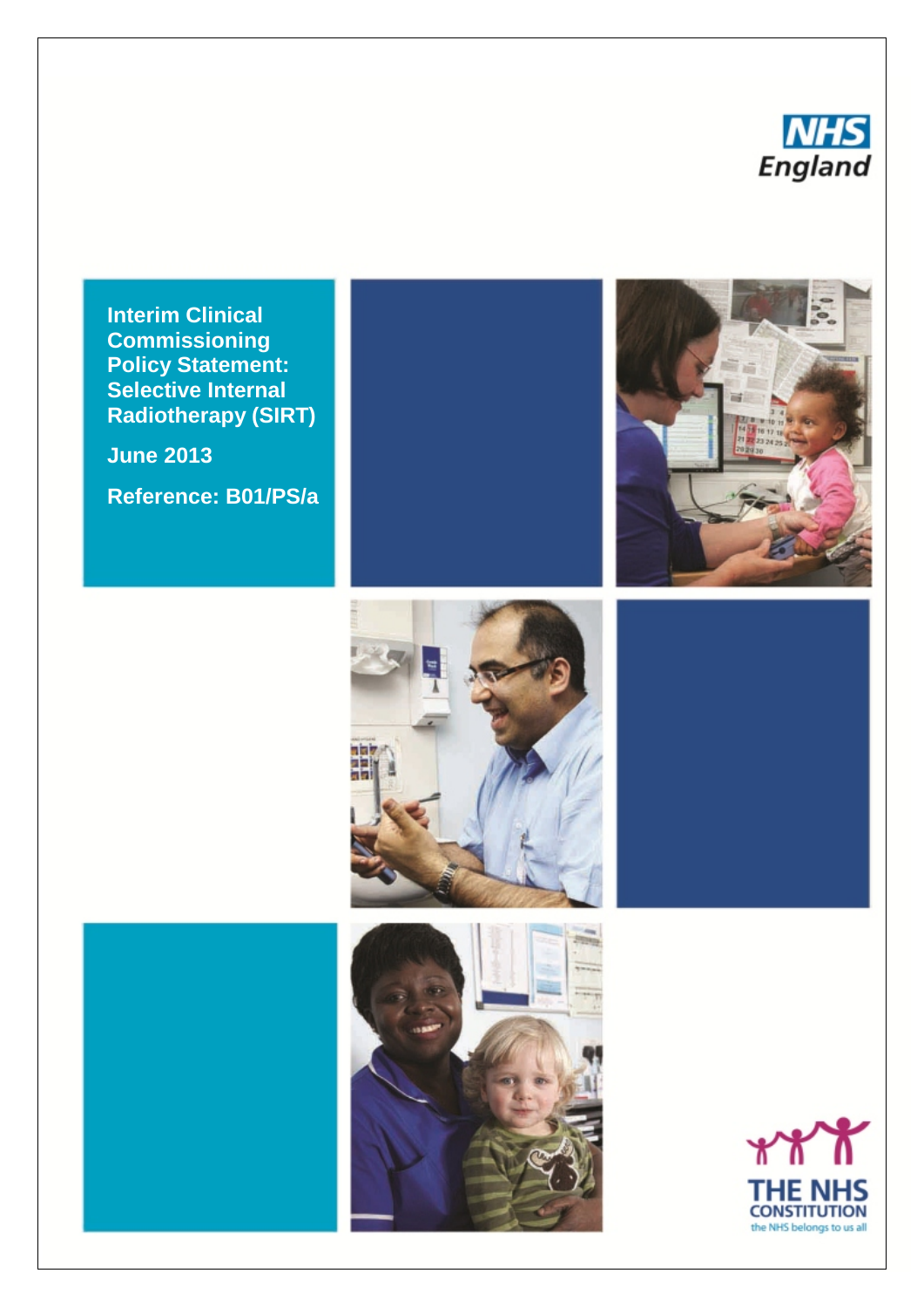#### **NHS England INFORMATION READER BOX**

| <b>Directorate</b> |                 |                                  |
|--------------------|-----------------|----------------------------------|
| Medical            | Operations      | Patients and Information         |
| Nursing            | Policy          | <b>Commissioning Development</b> |
| Finance            | Human Resources |                                  |

| <b>Publications Gateway Reference:</b>            | 00222                                                                                                                                                                                                                                                                                                                           |
|---------------------------------------------------|---------------------------------------------------------------------------------------------------------------------------------------------------------------------------------------------------------------------------------------------------------------------------------------------------------------------------------|
| <b>Document Purpose</b>                           |                                                                                                                                                                                                                                                                                                                                 |
| <b>Document Name</b>                              | Interim Clinical Commissioning Policy - Selective Internal Radiotherapy<br>(SIRT)                                                                                                                                                                                                                                               |
| <b>Author</b>                                     | Radiotherapy, Hepatobiliary and Interventional Radiology Clinical<br>Reference Groups                                                                                                                                                                                                                                           |
| <b>Publication Date</b>                           | 08 July 2013                                                                                                                                                                                                                                                                                                                    |
| <b>Target Audience</b>                            | CCG Clinical Leaders, Foundation Trust CEs, Medical Directors,<br>Directors of PH, NHS England Regional Directors, NHS England Area<br>Directors, Directors of Finance, NHS Trust CEs                                                                                                                                           |
| <b>Additional Circulation</b><br>List             | <b>Communications Leads</b>                                                                                                                                                                                                                                                                                                     |
| <b>Description</b>                                | Selective Internal Radiation Therapy (SIRT) or radio-embolisation is a<br>form of radiotherapy that has been developed for the treatment of<br>unresectable primary and secondary liver cancer. This clinical policy<br>describes the interim commissioning position and will be reviewed as<br>new evidence becomes available. |
| <b>Cross Reference</b>                            |                                                                                                                                                                                                                                                                                                                                 |
| <b>Superseded Docs</b><br>(if applicable)         |                                                                                                                                                                                                                                                                                                                                 |
| <b>Action Required</b>                            |                                                                                                                                                                                                                                                                                                                                 |
| <b>Timing / Deadlines</b><br>(if applicable)      |                                                                                                                                                                                                                                                                                                                                 |
| <b>Contact Details for</b><br>further information | NHS England Specialised Commissioning Team<br>Floor 5<br><b>Skipton House</b><br>80 London Road<br>SE <sub>16LH</sub>                                                                                                                                                                                                           |
| <b>Document Status</b>                            | This is a controlled decument. Whilet this decument may be printed, the electronic version pected on                                                                                                                                                                                                                            |

This is a controlled document. Whilst this document may be printed, the electronic version posted on the intranet is the controlled copy. Any printed copies of this document are not controlled. As a controlled document, this document should not be saved onto local or network drives but should always be accessed from the intranet

### SIRT Policy Statement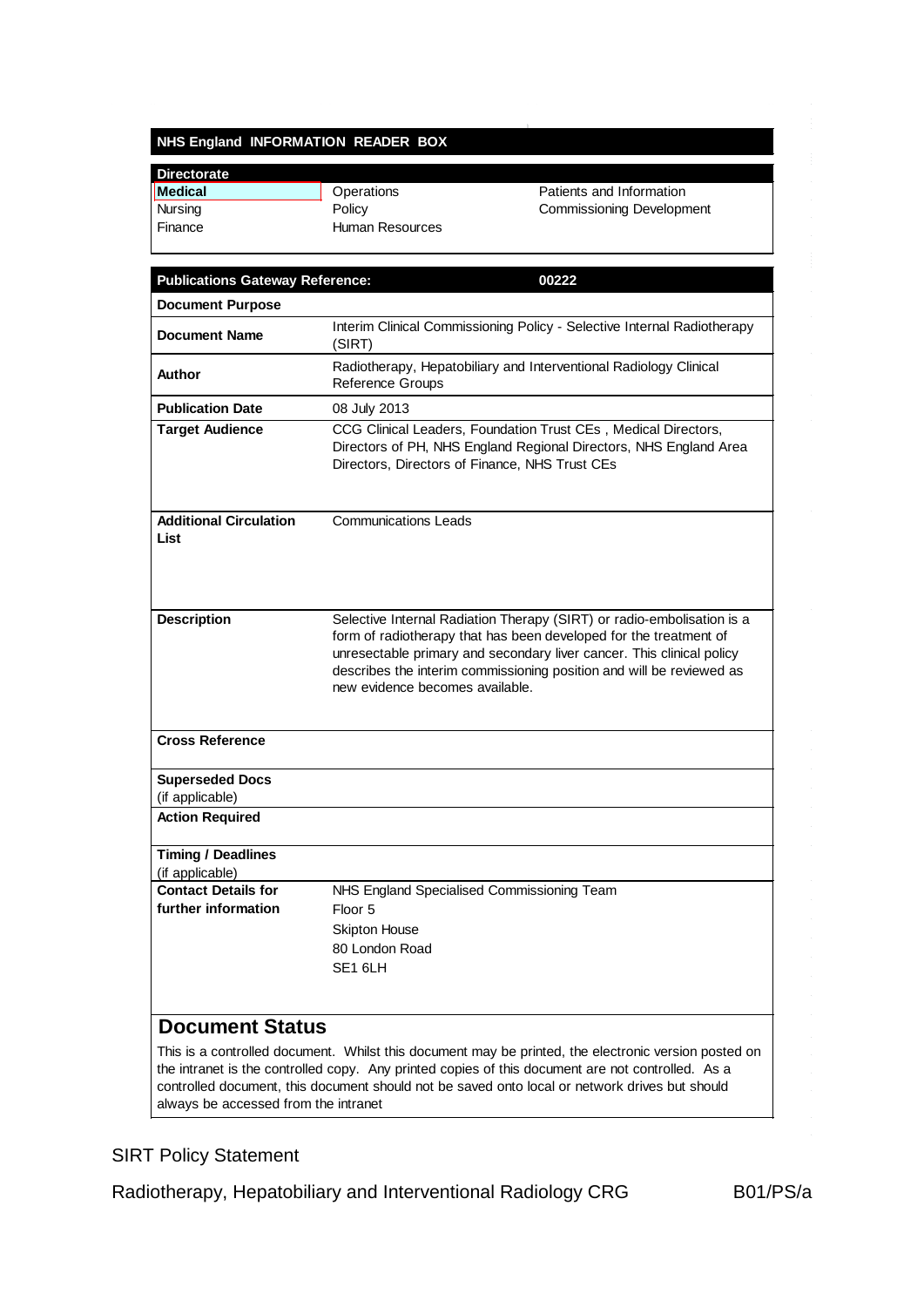# **NHS England Clinical Commissioning Policy Statement: Selective Internal Radiotherapy (SIRT)**

**First published: June 2013**

**Prepared by NHS England Clinical Reference Groups for Radiotherapy, Hepatobiliary and Pancreas, and Interventional Radiology**

First published June 2013 Published by NHS England, in electronic format only.

SIRT Policy Statement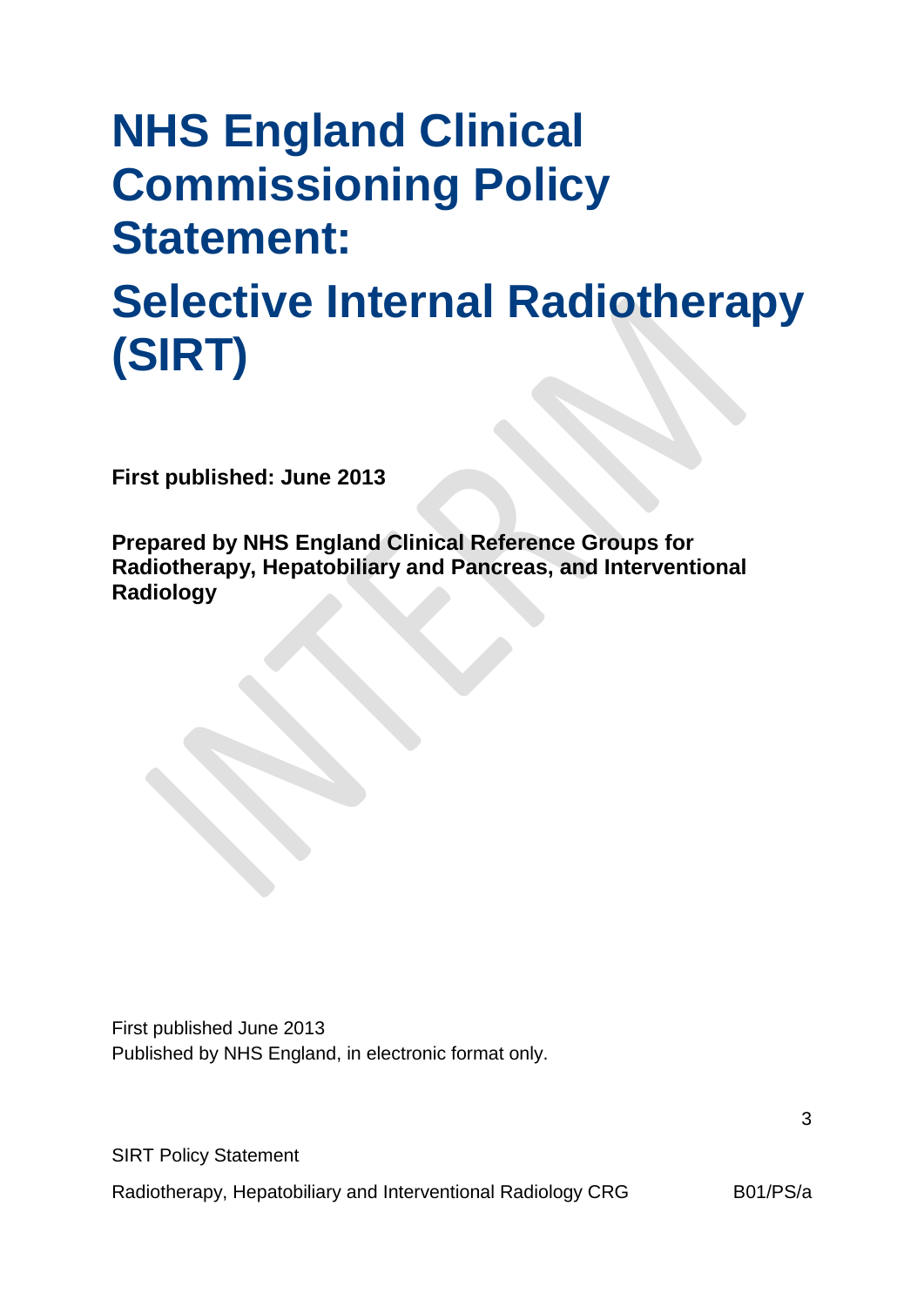| Treatment:         | Selective Internal Radiotherapy (SIRT)                                                                                                                                                                                                                                                                                                                                                                                                                                                                                                                                                                                                                                          |
|--------------------|---------------------------------------------------------------------------------------------------------------------------------------------------------------------------------------------------------------------------------------------------------------------------------------------------------------------------------------------------------------------------------------------------------------------------------------------------------------------------------------------------------------------------------------------------------------------------------------------------------------------------------------------------------------------------------|
| For:               | a. Colorectal liver metastases<br>b. Hepatocellular carcinoma (HCC)<br>c. Neuroendocrine tumour liver metastases (NETLM)<br>d. Intrahepatic cholangiocarcinoma<br>e. Liver metastases of other less common radiotherapy<br>sensitive tumours                                                                                                                                                                                                                                                                                                                                                                                                                                    |
|                    | Selective Internal Radiation Therapy (SIRT) or radio-<br>embolisation is a form of radiotherapy that has been<br>developed for the treatment of unresectable primary and<br>secondary liver cancer. It is a 'medical device' (therefore not<br>appropriate for inclusion in the cancer drugs fund) and is a<br>form of brachytherapy by which radioactive beads (Yttrium-90<br>microspheres) are infused into the arterial blood supply of the<br>liver.                                                                                                                                                                                                                        |
|                    | The technique involves an interventional radiologist inserting<br>a catheter into the hepatic artery via the groin. The patient<br>undergoes two procedures. The first "work-up" procedure<br>involves assessment of the anatomy and preparing the liver<br>blood vessel anatomy for the second procedure, usually done<br>one to two weeks later. The spheres are inserted at the<br>second procedure.                                                                                                                                                                                                                                                                         |
| <b>Background:</b> | The SIRT procedure enables radiation to be targeted directly<br>into the liver tumours by using the tumour's own blood<br>supply. Healthy liver tissue derives around 80% of its blood<br>supply from the portal vein (the vein that delivers blood to the<br>liver from the gut), with only 20% of the blood supply being<br>derived from the hepatic artery. In contrast, liver tumours<br>derive up to 90% of their blood supply from the hepatic artery,<br>since they need a profuse supply of highly oxygenated blood<br>to grow. The hepatic artery therefore provides an ideal<br>channel to deliver targeted treatment to the tumour(s) rather<br>than the good liver. |
|                    | The radioactive microspheres used in SIRT are small enough<br>to become lodged in the blood vessels within the growing<br>tumour(s) where they emit a high dose of radiation, but are<br>too large to pass through the capillaries and into the venous<br>system meaning there is very little spill over into the systemic<br>blood stream. As SIRT is targeted directly at the liver<br>tumours via the hepatic artery, exposure to the remaining                                                                                                                                                                                                                              |

SIRT Policy Statement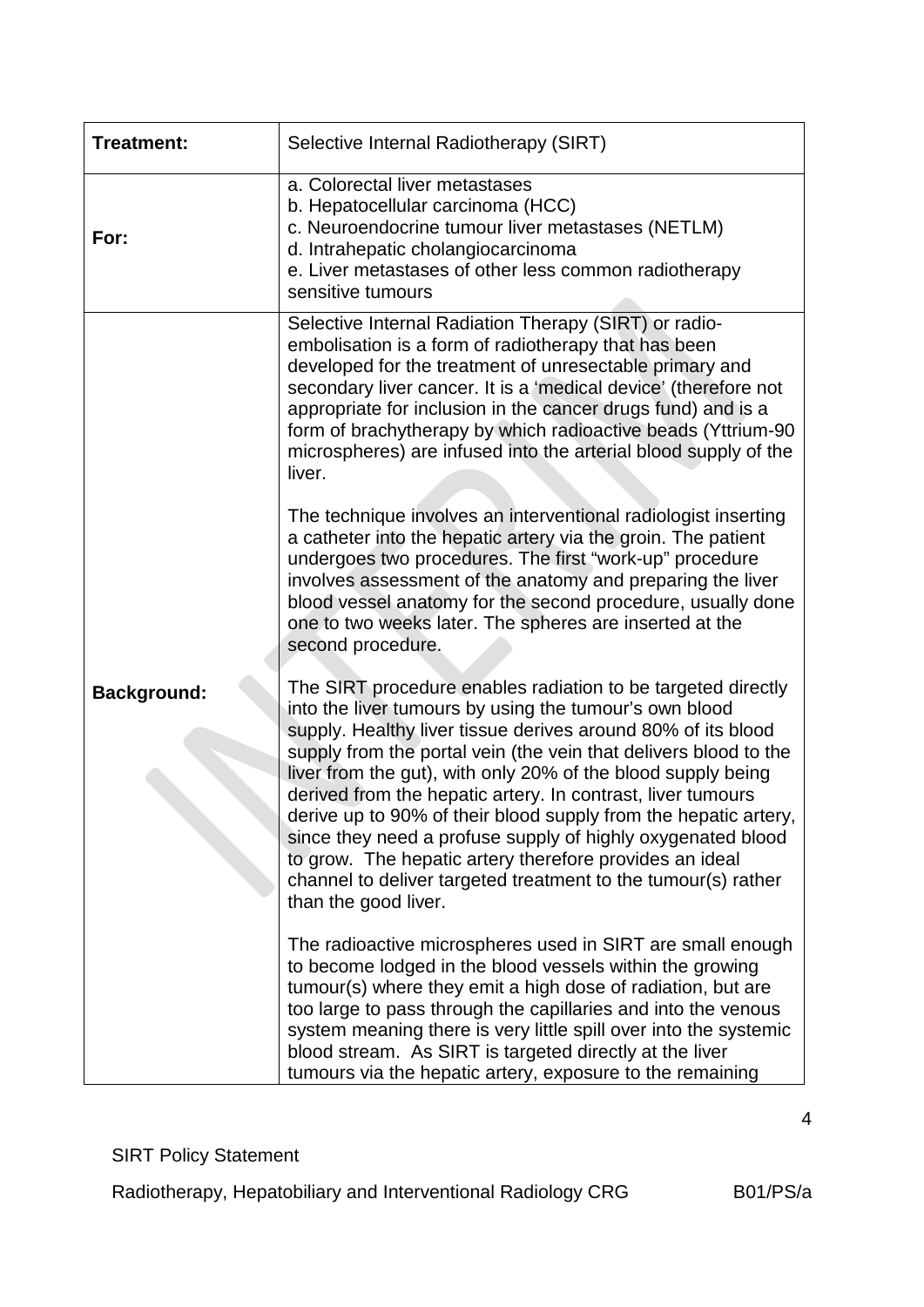|                                   | healthy liver tissue is minimised. SIRT contains the<br>radioactive element Yttrium-90, which delivers beta radiation<br>over a relatively short distance: an average of 2.4 mm in<br>human tissue and a maximum of 11 mm. This means there<br>is no significant risk to others in close proximity to the patient.<br>Yttrium-90 has a half-life of approximately two-and-a-half<br>days (64.1 hours), such that most of the radiation (over 97%)<br>is delivered to the tumour(s) in the first two weeks following<br>treatment                                                                                                                                                                                                                                                                                                                                                                                                                                                                                                                                                                                                                                                                                                                                                                                                                                                                                                                |  |
|-----------------------------------|-------------------------------------------------------------------------------------------------------------------------------------------------------------------------------------------------------------------------------------------------------------------------------------------------------------------------------------------------------------------------------------------------------------------------------------------------------------------------------------------------------------------------------------------------------------------------------------------------------------------------------------------------------------------------------------------------------------------------------------------------------------------------------------------------------------------------------------------------------------------------------------------------------------------------------------------------------------------------------------------------------------------------------------------------------------------------------------------------------------------------------------------------------------------------------------------------------------------------------------------------------------------------------------------------------------------------------------------------------------------------------------------------------------------------------------------------|--|
| <b>Commissioning</b><br>position: | For consideration of SIRT in the treatment of liver tumour(s)<br>all patients must be discussed at a specialist hepatobiliary<br>MDT and meet the following criteria:<br>a. Not amenable to surgery either because of technical<br>inoperability or medical co-morbidity<br>b. Not thought to be suitable for radiofrequency ablation<br>or other ablative techniques<br>c. WHO performance status 0-1<br>d. Liver predominant disease with no life threatening<br>disease outside the liver (This will be defined through<br>the Commissioning through Evaluation Process).<br>e. Adequate liver function (i.e. bilirubin <34 µmol/L and<br>synthesis function of liver normal)<br>Less than 60% of the liver involved by tumour<br>$f_{\star}$<br>g. No ascites or other clinical signs of liver failure<br>h. No life threatening malignancy outside the liver<br>i.<br>Life expectancy $>$ 3 months<br>Not pregnant<br>j.<br>a. Colorectal liver metastases<br>SIRT is not routinely commissioned in the treatment of<br>colorectal liver metastases.<br>Eligible patients should be offered enrolment into the<br>FOXFIRE trial (First-line therapy).<br>Chemo-refractory patients may be offered SIRT as<br>part of Commissioning through Evaluation (Details to<br>be agreed).<br>All eligible patients should be offered access to clinical<br>trials where appropriate.<br>This commissioning policy will be reviewed in June<br>2014. |  |

SIRT Policy Statement

Radiotherapy, Hepatobiliary and Interventional Radiology CRG B01/PS/a

5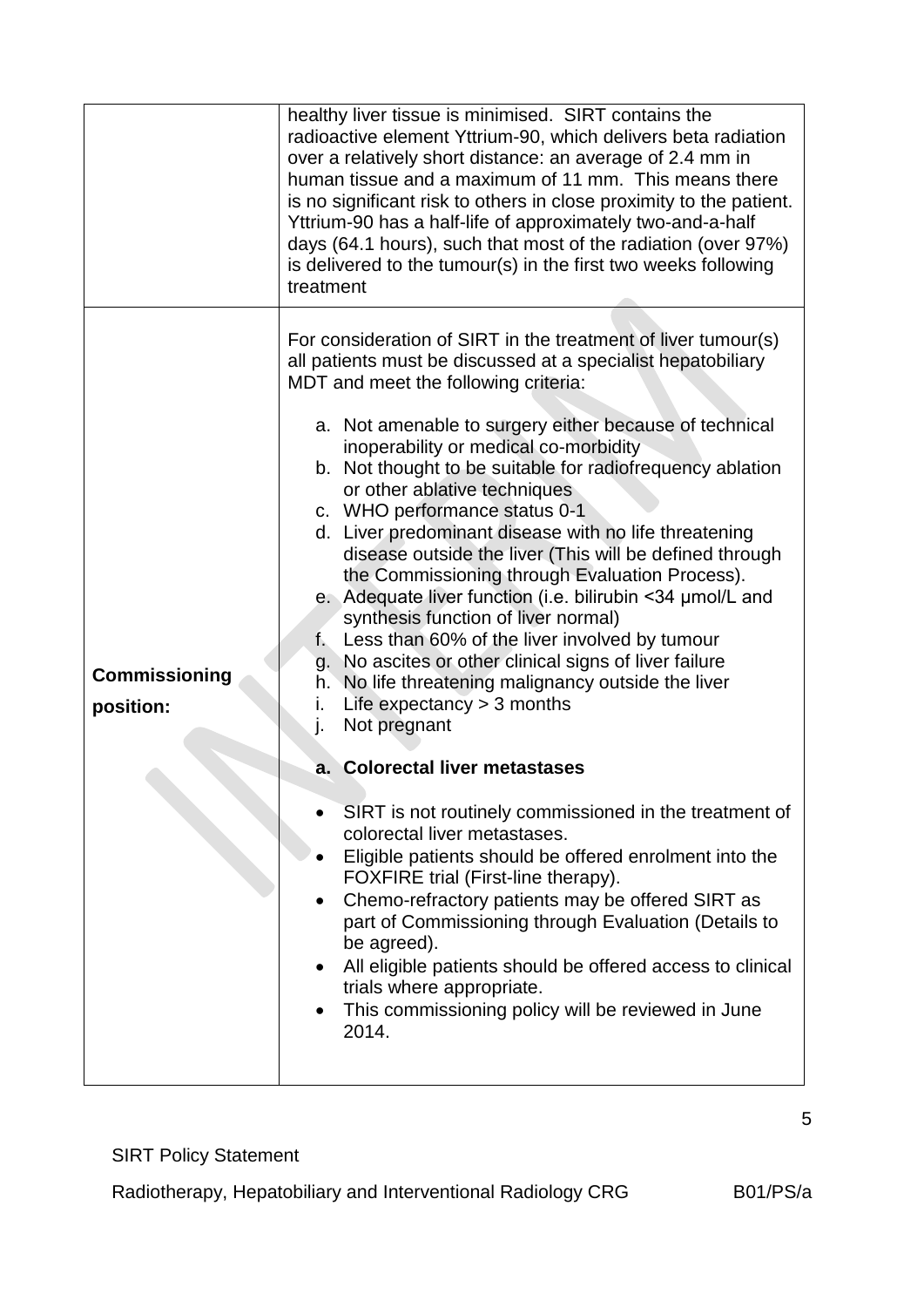|                                        | b. Hepatocellular carcinoma (HCC)                                                                                                                                                                                                                                                                                                                                                                                                                                                                                         |  |
|----------------------------------------|---------------------------------------------------------------------------------------------------------------------------------------------------------------------------------------------------------------------------------------------------------------------------------------------------------------------------------------------------------------------------------------------------------------------------------------------------------------------------------------------------------------------------|--|
|                                        | SIRT is not routinely commissioned in the treatment of<br>$\bullet$<br>hepatocellular carcinoma.<br>Eligible patients should be offered entry into clinical<br>$\bullet$<br>trials where available and appropriate.                                                                                                                                                                                                                                                                                                       |  |
|                                        | c. Neuroendocrine tumour liver metastases (NETLM)                                                                                                                                                                                                                                                                                                                                                                                                                                                                         |  |
|                                        | SIRT is not routinely commissioned for the treatment<br>$\bullet$<br>of neuroendocrine tumour liver metastases.                                                                                                                                                                                                                                                                                                                                                                                                           |  |
|                                        | d. Intrahepatic cholangiocarcinoma                                                                                                                                                                                                                                                                                                                                                                                                                                                                                        |  |
| <b>Effective from:</b>                 | SIRT is not routinely commissioned in the treatment of<br>$\bullet$<br>intrahepatic choloangiocarcinoma.<br>Chemo-refractory patients may be offered SIRT as<br>$\bullet$<br>part of Commissioning Through Evaluation (Details to<br>be agreed).<br>All eligible patients should be offered access to clinical<br>trials where appropriate.<br>This commissioning policy will be reviewed in June<br>2014.<br>e. Other Indications<br>SIRT is not routinely commissioned in any other<br>indications.<br><b>June 2013</b> |  |
|                                        |                                                                                                                                                                                                                                                                                                                                                                                                                                                                                                                           |  |
| <b>Evidence summary:</b>               | See Appendix 1                                                                                                                                                                                                                                                                                                                                                                                                                                                                                                            |  |
| <b>Equality impact:</b>                | Throughout the production of this document, due regard has<br>been given to eliminate discrimination, harassment and<br>victimisation, to advance equality of opportunity, and to foster<br>good relations between people who share a relevant<br>protected characteristic (as cited in under the Equality Act<br>2010) and those who do not share it.                                                                                                                                                                    |  |
| <b>Responsible CRG:</b>                | Radiotherapy, Hepatobiliary and Pancreas, and Interventional<br>Radiology.                                                                                                                                                                                                                                                                                                                                                                                                                                                |  |
| Date approved by<br><b>NHS England</b> | 28 May 2013                                                                                                                                                                                                                                                                                                                                                                                                                                                                                                               |  |

SIRT Policy Statement

Radiotherapy, Hepatobiliary and Interventional Radiology CRG B01/PS/a

6